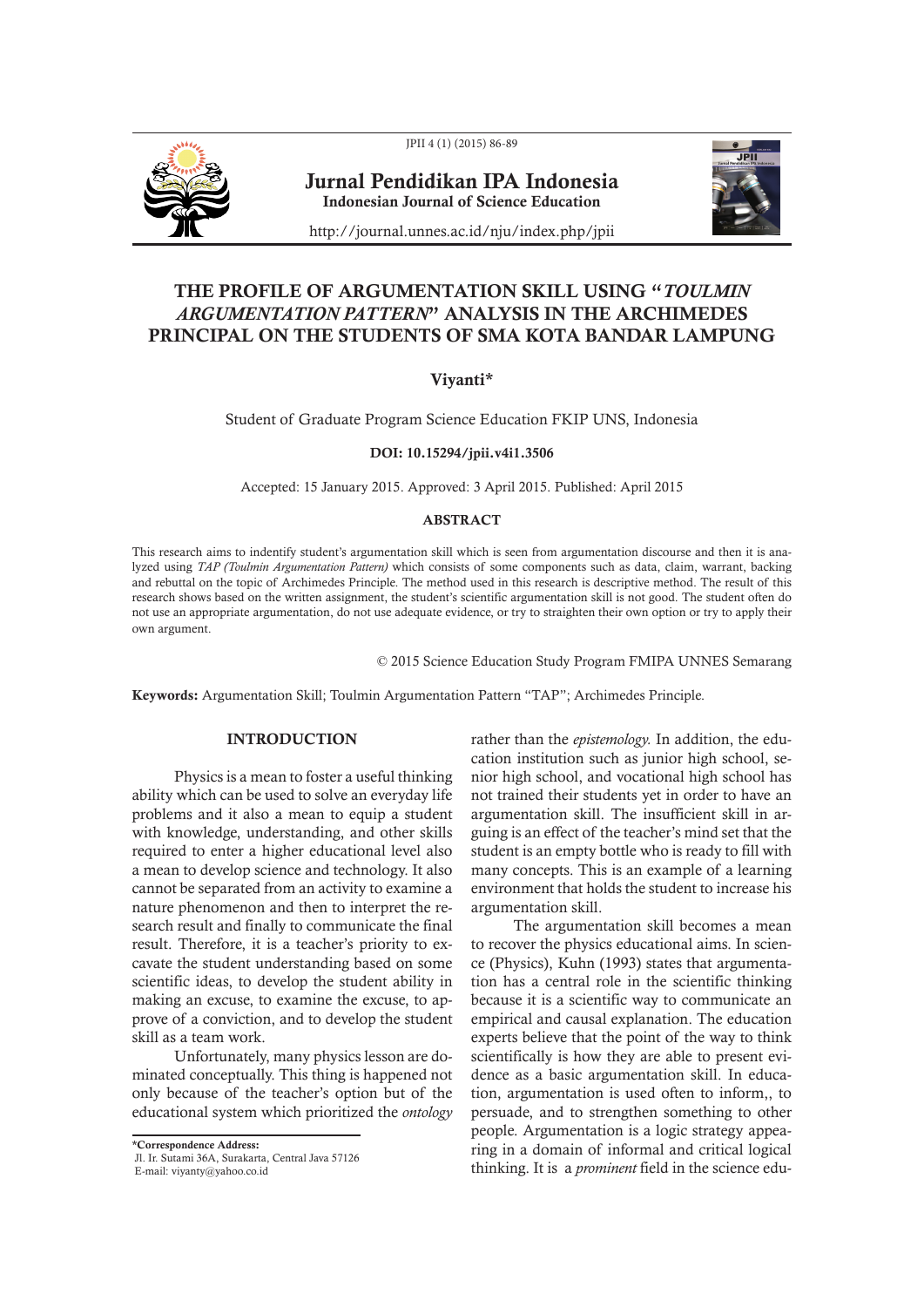cation community (Jiménez-Aleixandre & Erduran, 2008).

Eemeren, Houtlosser, dan Henkemans (2007) identify four characteristics of argumentation. (1) Argumentation is a verbal activity normally built by the local language. (2) Argumentation is a social activity which principally directs other people. (3) Argumentation is a logical activity which indicates some consideration about an object. (4) Argumentation relates to the opinion or *standpoint* about a specific object. The scientific explanation in argumentation is a skill which the student must have because it is an important skill in order to become a professional scientist. The need to educate the student and the society on how to figure out and why we have believe on the need which focus on (1) how the evidence used in science can build a scientific explanation (2) which characteristic used in science is used to evaluate the selection of an evidence and to make an argument (Duschl & Osborne, 2002). The argumentation activity is rarely found in a science class even though the research in this case is developed.

The Archimedes Principle is one of the Fluids material discussing about varies of the things condition in a stay Fluids (floating, sinking, and drifting) emphasizing on the nature phenomenon and its measurement with the wider abstract concept. The problem of floating, sinking, and drifting often is seen as the case on how to use an equation formula without knowing that the formula appears because of the investigation of the phenomenon happened in fluids. So, this thing only focuses on the mathematic calculation and ignores the characteristic of fluids material itself and the scientific explanation activity. According to the syllabus, this material is integrated with laboratory work and supported with a discussion of the requirements of floating, sinking, and drifting by applying the buoyed energy. Then, it is continued with the discussion of Archimedes Law implemented in the daily life such as ship, submarine, shipyard, hydrometer, and air balloon.

According to Berland (2008), he states that science is the way to get knowledge by reviewing the nature phenomenon and then composing an interpretation of the research finding, after that presenting or communicating the result finding. Those coordination stages illustrate the result of empirical evidence of the nature phenomenon from the confronted theory.

In order to explain the scientific findings, the student must have the argumentation skill because it can improve or decrease the audiences and the readers' acceptability about the controversial *standpoint*. Based on the fact, it is known that the student's argumentation skill in learning physics has not developed well because they lack of encouragement in expressing their opinion and the teacher often dominates the discussion class. The awareness of education experts on how the scientific thinking is important increases when the conviction on how the student can explain the evidence as the basic argument or claim which is related to the facts through a premise also increases (Driver, Newton and Osborne, 2000; Emeeren, Houtlosser and Henkemans, 2007).

Realizing the argumentation skill on physics especially Fluids material is important so identification on the students' argumentation skill needs to be done in order to promote the three theoretical frameworks which underlie the research of argumentation in the science education. The first framework, the scientists involve the argumentation to develop and increase the knowledge (Lawson, 2003; Aufschnaiter *et al.*, 2007). The second framework, people must use argumentation to get involved in scientific argumentation (Simon *et al.,* 2003; Aufschnaiter *et al.*, 2007). The third framework, in the science learning process argumentation is needed (Osborn, Erduran & Simon*,* 2004; Aufschnaiter *et al.*, 2007). Erduran and Simon (2004) find that there are two frameworks which is used to the research of argumentation in the science learning, they are the frameworks which review the importance of discourse argumentation in a construction process of scientific knowledge and its consequences in education field.

According to the explanation above, a preliminary research was done in order to identify the students' argumentation skill reviewed from the argumentation discourse and analyzed it using *TAP (Toulmin Argumentation Pattern)* which consists of *data, claim, warrant, backing* and *rebuttal* in topic of the Archimedes Principal.

#### **METHOD**

The method used in this research is a descriptive method. It is used to identify the students' argumentation skill. A developed instrument in this research aims to identify the students' argumentation skill in the topic of Archimedes Principle of the students of SMA Bandarlampung. *Toulmin Argumentation Pattern (TAP)* including its components such as*, claim, warrant, backing* and *rebuttal* is used to analyze the argumentation skill. Driver, Newton and Osborne (2000) explain those components as follows: *Claim* is the values that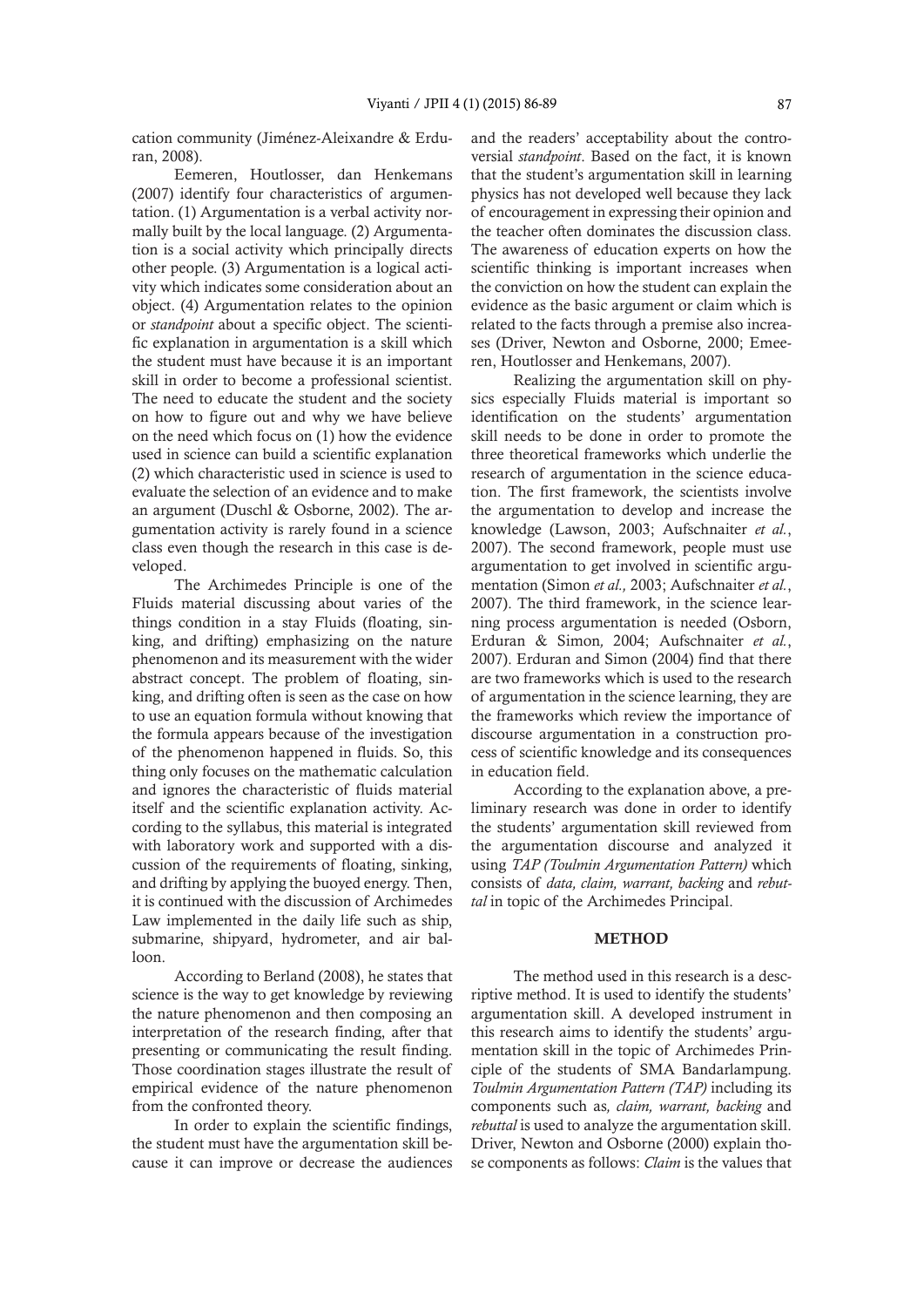are maintained by people or what is exist; *Data* is the statement which is used as the evidence to support the *claim; Warrant* is the statement which is used to explain the relation between *data* and *claim; Backing* is the basic assumption, is often explained implicitly; *Rebuttal* (disclaimer): is the statement opposed to the data. Generally, TAP model is investigated as an informal measurement to analyze an everyday reasoning about the social issues, in this case is Archimedes Principle. The argumentation instrument was given to 30 students and the answer is analyzed by the TAP analysis.

## RESULT AND DISCUSSION

The preliminary research in this research identified every argumentation skill that the students have by answering the instrument containing the quality components of the students' argumentation skill which classified based on argumentation *Level* modified from the argumentation analysis framework proposed by Erduran and Simon (2004), they are (1) *Level 0*, if the argumentation only contains *claim*; (2) *Level 1,* if the argument is a simple *claim* and opposed *claim;* (3) *Level 2,* if the argument is *claim* along with *data, counter claim* which has a data, assurance or endorsement but has no disclaimer; (4) *Level 3*, if the argument contains a series of *claim* or *counter* with a data, has an assurance or endorsement with a weak disclaimer occasionally; (5) *Level 4,* if the argument contains *claim* accompanied with one disclaimer which can be identified clearly and precisely, one argument can contain some *claims*  or *counter claim;* (6) *Level 5*, if the argumentation is extensive (*extended,* but still relates to the learning material) with more than one precise and clear disclaimer.

The identification process in identifying the students' argumentation skill was done through several steps: (1) giving a problem to investigate "You are in a raft, stranded and floated in the middle of the ocean. Your stuffs are treasures full of gold founded before the ship is sinking, and your raft is about to sink. To make you floating higher, what should you do (a) left the treasure box above the raft, (b) tight the treasure box under the raft, (c) tight the treasure box with the rope connected to the raft? (Assume that you do not want to throw away the treasure box from the raft). This kind of problem is one of several given problem in order to identify the students' argumentation skill in Archimedes Principle.

This preliminary research was gathering the students' response in a written form to ans-

wer every problem presented in the Archimedes Principle topic material. The summary of the students' responses showed the level of the components of the argumentation skill was presented as follows: the information was presented to the students directly; it means that they do not have to code the problem so they can start to make physics description. Implementing the *Toulmin* category and the argumentation structure to the Archimedes Principle can get the whole solution to solve the problem by using pictures and explaining those pictures to support the solution. The students start identifying the three cases asked to be solved, such as (b) tight the treasure box under the raft, (c) tight the treasure box with the rope connected to the raft, in this case the treasure box was giving energy under the raft that made it went down to the ocean. It can be understood that, because the given problem is the part of identification process of argumentation skill to dig the preliminary knowledge and to encourage the students' desire in solving the problem.

Step 2: Reviewing and correcting the answer proposed in the first step. The students were collecting and analyzing the data through some book references, such as Physics module or handout, scientific journal or article relates to Archimedes Principle, the students were allowed to access other references taken from the internet. The data achieved from some references is used to answer the argumentative questions especially those that have not been answered well.

Step 3: Developing a temporary argument which determined based on the given assignment. The temporary argument was written in the students' worksheet. The developed argument relates to the main question "You are in a raft, stranded and floated in the middle of the ocean. Your stuffs are treasures full of gold founded before the ship is sinking, and your raft is about to sink. To make you floating higher, what should you do (a) left the treasure box above the raft, (b) tight the treasure box under the raft, (c) tight the treasure box with the rope connected to the raft? (Assume that you do not want to throw away the treasure box from the raft). Every argument proposed by the students is written to the worksheet. The argumentation session was ended by searching the additional data taken from simple laboratory work of the floating phenomenon individually. This additional data was used to answer which argumentation is correct and to investigate the reason why it is correct. Generally, the argumentation skill frequency appearing in every step is shown in the following Table 1.